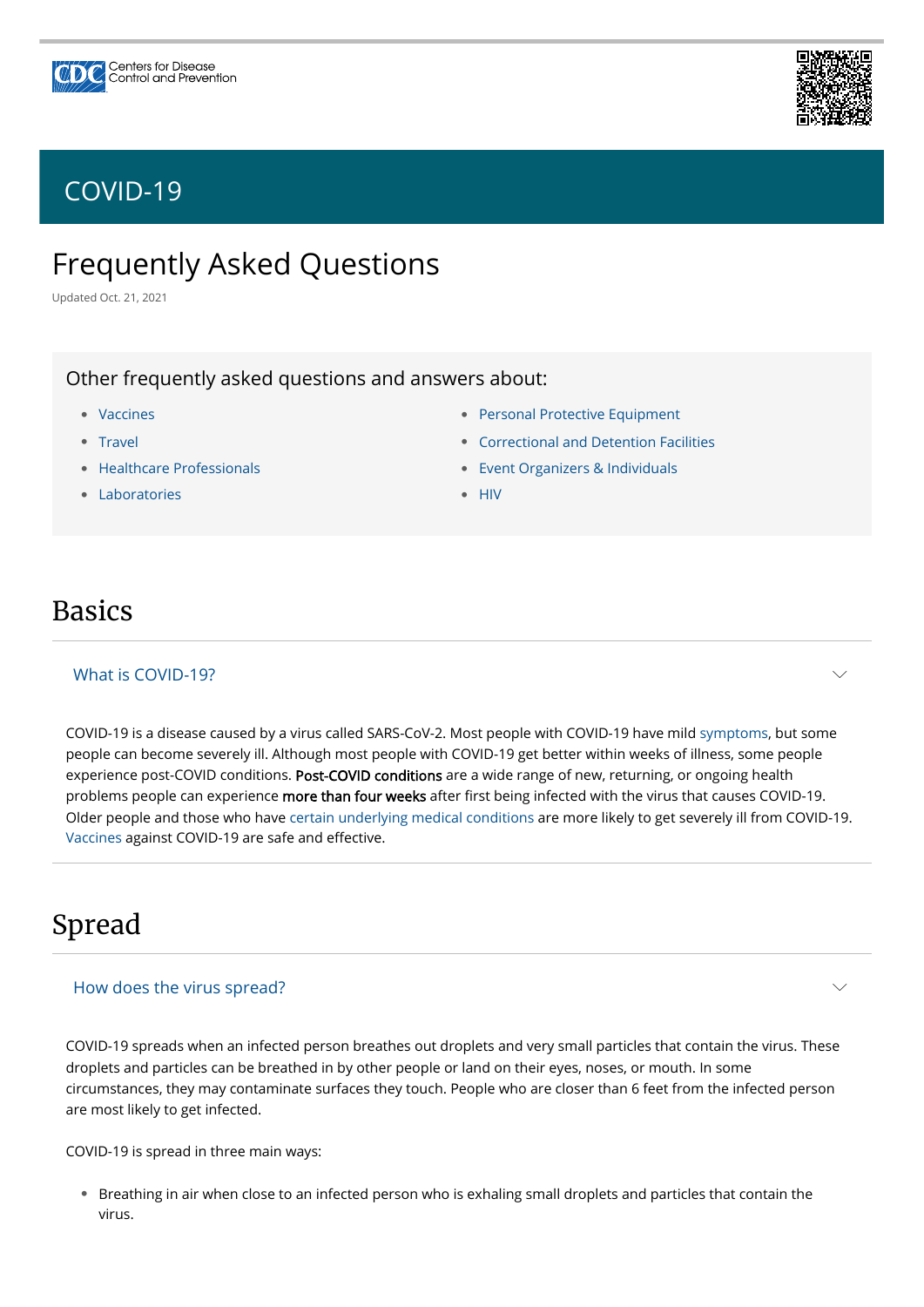- Having these small droplets and particles that contain virus land on the eyes, nose, or mouth, especially through splashes and sprays like a cough or sneeze.
- Touching eyes, nose, or mouth with hands that have the virus on them. •

For more information about how COVID-19 spreads, visit the [How COVID-19 Spreads](https://www.cdc.gov/coronavirus/2019-ncov/prevent-getting-sick/how-covid-spreads.html) page to learn how COVID-19 spreads and how to protect yourself.

Community spread means people have been infected with the virus in an area, including some who are not sure how or where they became infected. Each health department determines community spread differently based on local conditions. For information on community spread in your area, please visit your [local health department's website](https://www.cdc.gov/coronavirus/2019-ncov/php/hd-search/index.html).

## What is community spread?

# Prevention

Visit the [How to Protect Yourself & Others](https://www.cdc.gov/coronavirus/2019-ncov/prevent-getting-sick/prevention.html) page to learn about how to protect yourself from respiratory illnesses, like COVID-19.

## How can I protect myself?

- $\bullet$  People who have tested positive for COVID-19 within the past 3 months and recovered do not have to quarantine
- or get tested again as long as they do not develop new symptoms.
- People who develop symptoms again within 3 months of their first bout of COVID-19 may need to be tested again if there is no other cause identified for their symptoms.
- $\bullet$  People who have been in close contact with someone who has COVID-19 are not required to quarantine if they have been [fully vaccinated](https://www.cdc.gov/coronavirus/2019-ncov/vaccines/fully-vaccinated.html) against the disease and show no symptoms.

[Handwashing](https://www.cdc.gov/handwashing/when-how-handwashing.html) is one of the best ways to protect yourself and your family from getting sick. Wash your hands often with soap and water for at least 20 seconds, especially after blowing your nose, coughing, or sneezing; going to the bathroom; [and before eating or preparing food. If soap and water are not readily available, use an alcohol-based hand sanitizer with](https://www.cdc.gov/coronavirus/2019-ncov/prevent-getting-sick/hand-sanitizer.html) at least 60% alcohol.

### Should I use soap and water or hand sanitizer to protect against COVID-19?

# If You or Someone You Know Is Sick

## What should I do if I get sick or someone in my house gets sick?

### People who have been in close contact with someone who has COVID-19—excluding people who have had COVID-19 within the past 3 months or who are fully vaccinated

For more information, see [COVID-19: When to Quarantine](https://www.cdc.gov/coronavirus/2019-ncov/your-health/quarantine-isolation.html) and [What to Do If You Are Sick.](https://www.cdc.gov/coronavirus/2019-ncov/if-you-are-sick/steps-when-sick.html)

If you are sick with COVID-19 or think you might have COVID-19, follow the steps below to care for yourself and to help

## What are the recommendations for someone who has symptoms of COVID-19?

 $\smile$ 

 $\vee$ 

 $\smile$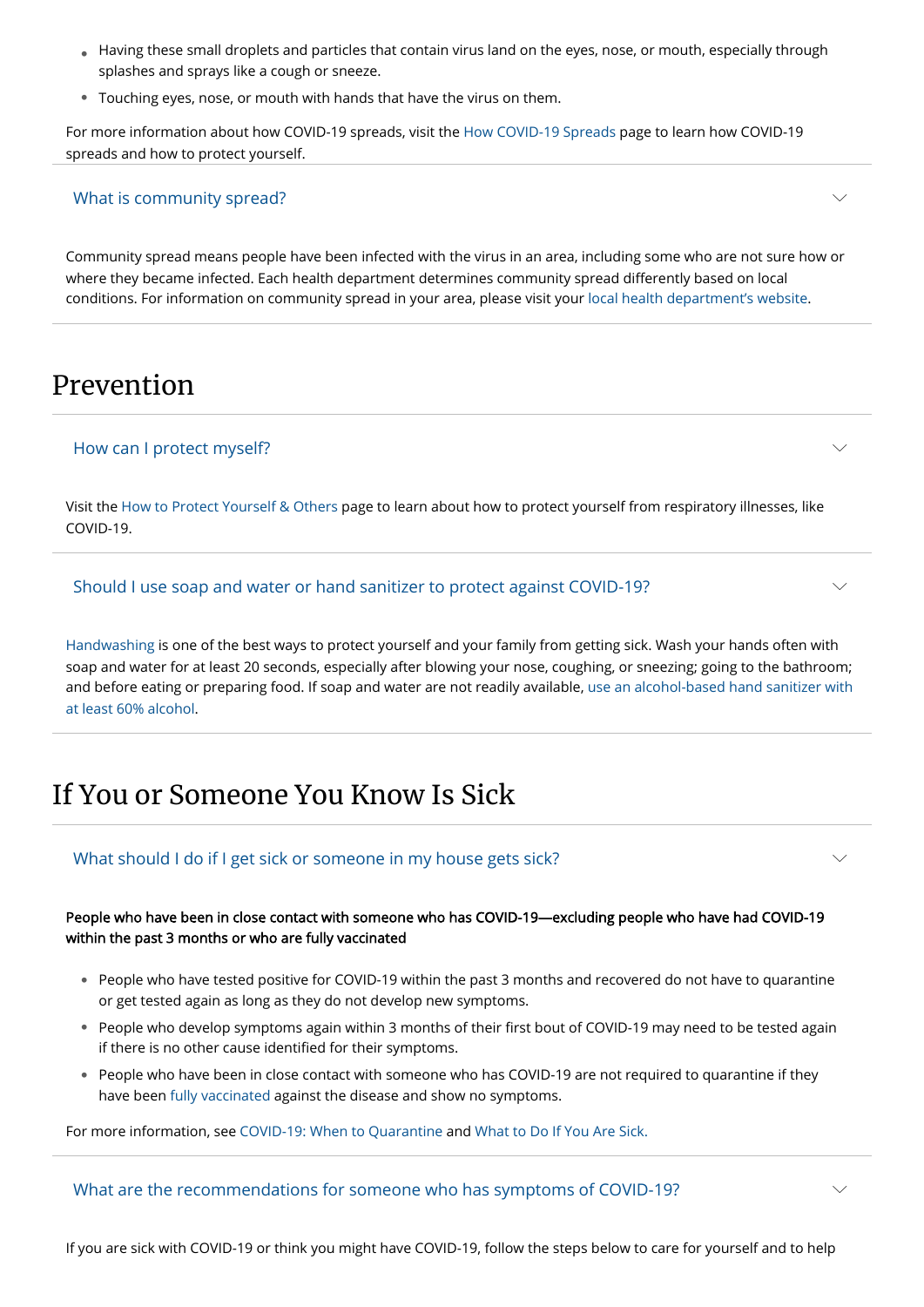protect other people in your home and community.

- Stay at home (except to get medical care).
- Separate yourself from others.
- Monitor your symptoms. •
- Wear a mask over your nose and mouth when around others. •
- Cover your coughs and sneezes. •
- Wash your hands often. •
- Clean high-touch surfaces every day. •
- Avoid sharing personal household items. •

For more information, see [What to Do If You Are Sick](https://www.cdc.gov/coronavirus/2019-ncov/if-you-are-sick/steps-when-sick.html).

# Children

Children can be infected with the virus that causes COVID-19 and can get sick with COVID-19. Most children with COVID-19 have mild symptoms or they may have no symptoms at all ("asymptomatic"). Fewer children have been sick with COVID-19 compared to adults. Babies younger than 1 and children with [certain underlying medical conditions](https://www.cdc.gov/coronavirus/2019-ncov/need-extra-precautions/people-with-medical-conditions.html#ChildrenAndTeens) may be more likely to have serious illness from COVID-19. Some children have developed a rare but serious disease that is linked to COVID-19 called [multisystem inflammatory syndrome \(MIS-C\).](https://www.cdc.gov/mis/mis-c.html)

People with COVID-19 have reported a wide range of symptoms – from mild symptoms to severe illness. Symptoms may appear 2-14 days after exposure to the virus. If you have fever, cough, or other [symptoms](https://www.cdc.gov/coronavirus/2019-ncov/symptoms-testing/symptoms.html), you might have COVID-19.

Look for [emergency warning signs](https://www.cdc.gov/coronavirus/2019-ncov/symptoms-testing/symptoms.html#seek-medical-attention)\* for COVID-19. If someone is showing any of these signs, seek emergency medical care immediately

- Trouble breathing •
- Persistent pain or pressure in the chest

For more information about how people get sick with the virus that causes COVID-19, see [How COVID-19 Spreads.](https://www.cdc.gov/coronavirus/2019-ncov/prevent-getting-sick/how-covid-spreads.html)

## What is the risk of my child becoming sick with COVID-19?

[Multisystem inflammatory syndrome in children \(MIS-C\)](https://www.cdc.gov/mis/index.html) is a serious condition associated with COVID-19 where different body parts can become inflamed, including the heart, lungs, kidneys, brain, skin, eyes, or gastrointestinal organs. For information, see [MIS-C.](https://www.cdc.gov/mis/mis-c.html)

What is multisystem inflammatory syndrome in children (MIS-C)?

# Symptoms and Emergency Warning Signs

What are the symptoms and complications that COVID-19 can cause?

 $\smile$ 

 $\smile$ 

 $\smile$ 

When should I seek emergency care if I have COVID-19?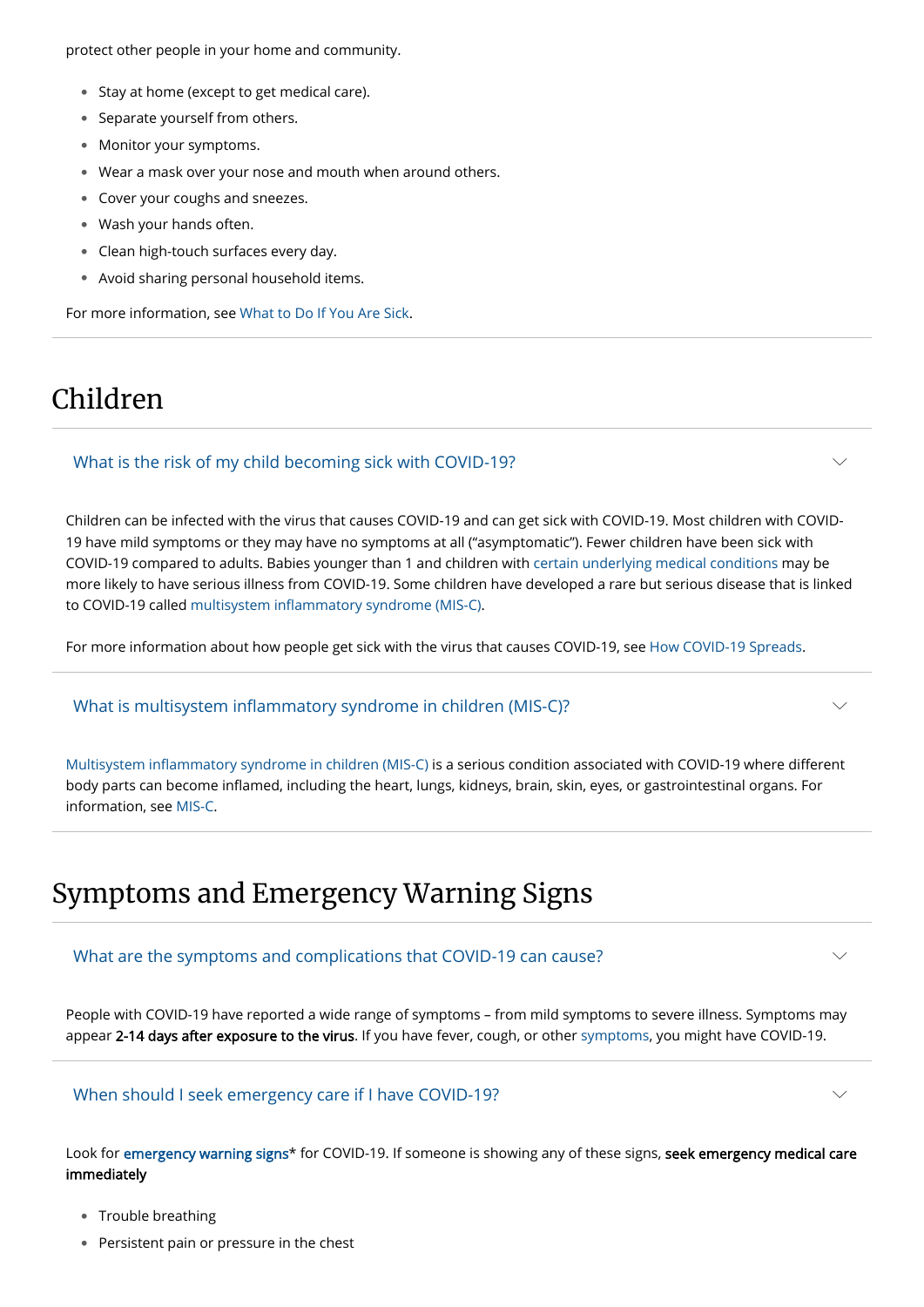- New confusion •
- Inability to wake or stay awake •
- Pale, gray, or blue-colored skin, lips, or nail beds, depending on skin tone

\*This list is not all possible symptoms. Please call your medical provider for any other symptoms that are severe or concerning to you.

# Testing

Yes. At-home testing and collection allow you to collect a specimen at home and either send it to a testing facility or preform the test at home.

You and your healthcare provider might consider either an at-home collection kit or an at-home test if you have signs and symptoms of COVID-19 or if you can't get testing at a local healthcare facility.

For more information, see [At-Home Testing](https://www.cdc.gov/coronavirus/2019-ncov/testing/self-testing.html).

## Is at-home specimen collection or testing available?

The following people should get tested for current COVID-19 infection:

- $\bullet$  People who have [symptoms of COVID-19](https://www.cdc.gov/coronavirus/2019-ncov/symptoms-testing/symptoms.html). People who have had a known exposure to someone with suspected or confirmed COVID-19. People who have come into [close contact](https://www.cdc.gov/coronavirus/2019-ncov/php/contact-tracing/contact-tracing-plan/appendix.html#contact) with someone with COVID-19 should be tested to check for infection:
	- Fully vaccinated people [should be tested](https://www.cdc.gov/coronavirus/2019-ncov/vaccines/fully-vaccinated-guidance.html#RecommendationsOutdoorSettings) 5–7 days after their last exposure.
	- People who are not fully vaccinated [should get tested](https://www.cdc.gov/coronavirus/2019-ncov/daily-life-coping/contact-tracing.html) immediately when they find out they are a close contact. If their test result is negative, they should get tested again 5–7 days after their last exposure or immediately if symptoms develop.
- People not fully vaccinated with COVID-19 vaccine who are prioritized for expanded [community screening](https://www.cdc.gov/coronavirus/2019-ncov/hcp/testing-overview.html) for COVID-19.
- People not fully vaccinated with COVID-19 vaccine who have been asked or referred to get testing by their school, workplace, healthcare provider, [state](https://www.cdc.gov/publichealthgateway/healthdirectories/healthdepartments.html), [tribal](https://www.cdc.gov/tribal/tribes-organizations-health/tribal_groups.html), [local](https://www.naccho.org/membership/lhd-directory)  $\boxtimes$  , or [territorial health department](https://www.cdc.gov/publichealthgateway/healthdirectories/healthdepartments.html)."

- [Self-Testing](https://www.cdc.gov/coronavirus/2019-ncov/testing/self-testing.html)
- [Test for Current Infection](https://www.cdc.gov/coronavirus/2019-ncov/testing/diagnostic-testing.html) •
- [Test for Past Infection](https://www.cdc.gov/coronavirus/2019-ncov/testing/serology-overview.html) •

Yes, it is possible. You may test negative if the sample was collected early in your infection and test positive later during this illness. You could also be exposed to COVID-19 after the test and get infected then. Even if you test negative, you still should take steps to [protect yourself and others.](https://www.cdc.gov/coronavirus/2019-ncov/prevent-getting-sick/prevention.html) See [Testing for Current Infection](https://www.cdc.gov/coronavirus/2019-ncov/testing/diagnostic-testing.html) for more information.

For more information on testing, see

• [Testing for COVID-19](https://www.cdc.gov/coronavirus/2019-ncov/symptoms-testing/testing.html)

## Should I be tested for a current infection?

### Can someone test negative and later test positive on a viral test for COVID-19?

 $\searrow$ 

 $\smile$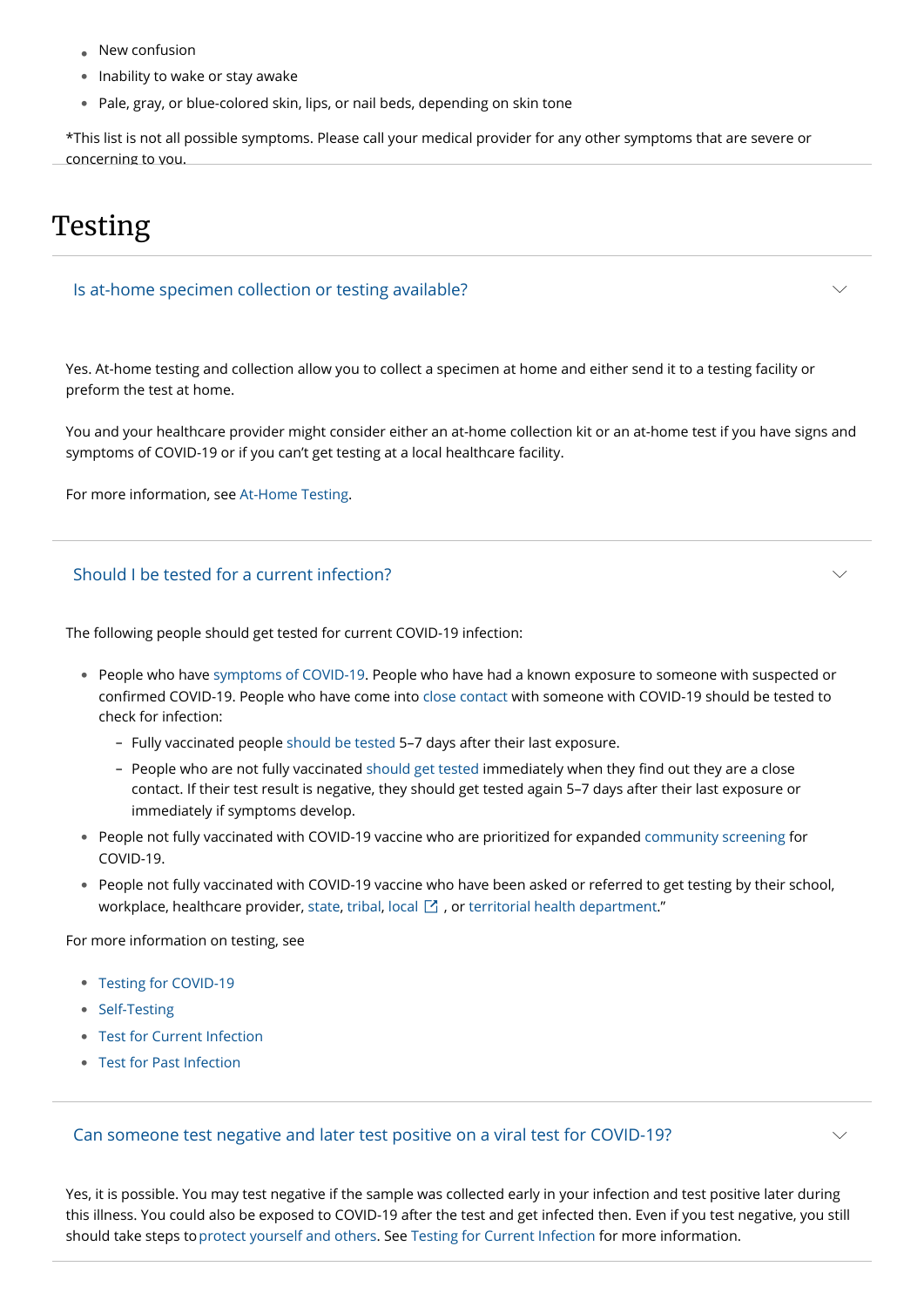# Contact Tracing

Contact tracing has been used for decades by state and local health departments to slow or stop the spread of infectious diseases.

Contact tracing slows the spread of COVID-19 by

- Letting people know they may have been exposed to COVID-19 and should monitor their health for signs and [symptoms of COVID-19](https://www.cdc.gov/coronavirus/2019-ncov/symptoms-testing/symptoms.html)
- Helping people who may have been exposed to COVID-19 get tested •
- Asking people to [self-isolate](https://www.cdc.gov/coronavirus/2019-ncov/if-you-are-sick/isolation.html) if they have COVID-19 or [self-quarantine](https://www.cdc.gov/coronavirus/2019-ncov/your-health/quarantine-isolation.html) if they are a [close contact](https://www.cdc.gov/coronavirus/2019-ncov/php/contact-tracing/contact-tracing-plan/appendix.html#contact) of someone with COVID-19

- Money
- Social Security number
- Bank account information •
- Salary information •
- Credit card numbers •

During contact tracing, the health department staff will not ask you for

## What is contact tracing?

Discussions with health department staff are confidential. This means that your personal and medical information will be kept private and only shared with those who may need to know, like your health care provider.

over a 24-hour period (for example, three individual 5-minute exposures for a total of 15 minutes). An infected person can spread COVID-19 starting from 2 days before they have any symptoms (or, if they are asymptomatic, 2 days before their specimen that tested positive was collected), until they meet the criteria for [discontinuing home isolation](https://www.cdc.gov/coronavirus/2019-ncov/if-you-are-sick/isolation.html).

If you have been diagnosed with COVID-19, your name will not be shared with those you came in contact with. The health department will only notify people you were in [close contact](https://www.cdc.gov/coronavirus/2019-ncov/php/contact-tracing/contact-tracing-plan/appendix.html#contact) with that they might have been exposed to COVID-19. Each state and jurisdiction use their own method for collecting and protecting health information. To learn more, contact your state or local health department.

## What will happen with my personal information during contact tracing?

## Who is considered a close contact of someone with COVID-19?

 $\smile$ 

 $\smile$ 

 $\smile$ 

 $\vee$ 

If you have COVID-19, tell your close contacts you have COVID-19 so that they can quarantine at home and get tested. By letting your [close contacts](https://www.cdc.gov/coronavirus/2019-ncov/php/contact-tracing/contact-tracing-plan/appendix.html#contact) know they may have been exposed to COVID-19, you are helping to protect them and others within your community.

### I have COVID-19. How do I tell the people I was around?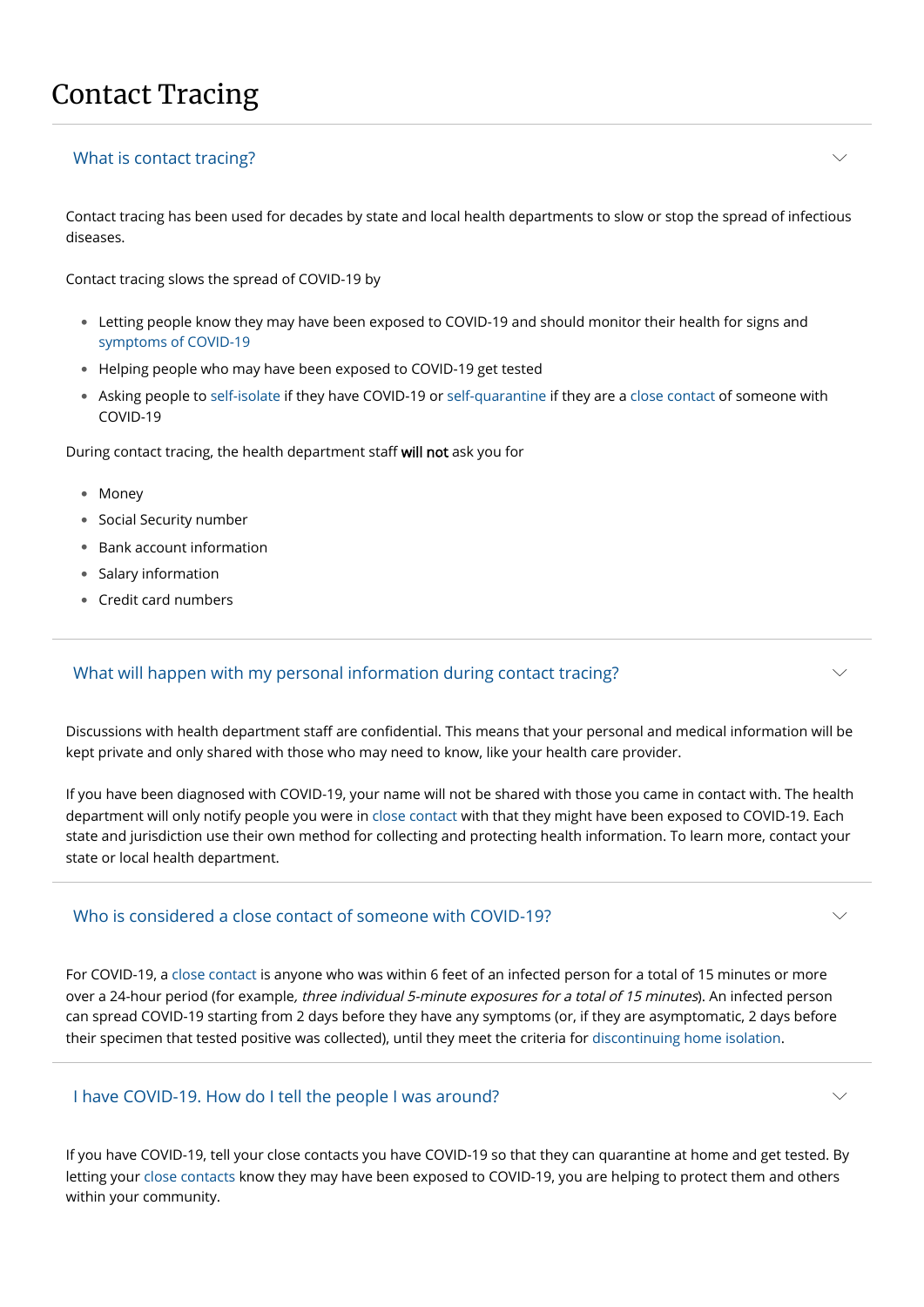A person is still considered a [close contact](https://www.cdc.gov/coronavirus/2019-ncov/php/contact-tracing/contact-tracing-plan/appendix.html#contact) even if one or both people wore a mask when they were together.

### Does mask use help determine if someone is considered a close contact?

If you have been in [close contact](https://www.cdc.gov/coronavirus/2019-ncov/php/contact-tracing/contact-tracing-plan/appendix.html#contact) with someone who has COVID-19, you should be tested, even if you do not have symptoms of COVID-19. The health department may be able to provide resources for testing in your area.

For more information, see [COVID-19 Contact Tracing.](https://www.cdc.gov/coronavirus/2019-ncov/daily-life-coping/contact-tracing.html)

Watch for or monitor your [symptoms of COVID-19](https://www.cdc.gov/coronavirus/2019-ncov/symptoms-testing/symptoms.html). If your symptoms worsen or become severe, you should seek medical care.

### If I am a close contact, will I be tested for COVID-19?

# Pets and Animals

Based on the available information to date, the risk of animals spreading COVID-19 to people is considered to be low. See [If You Have Pets](https://www.cdc.gov/healthypets/covid-19/pets.html) for more information about pets and COVID-19.

### Can I get COVID-19 from my pets or other animals?

Although we know certain bacteria and fungi can be carried on fur and hair, there is no evidence that viruses, including the virus that causes COVID-19, can spread to people from the skin, fur, or hair of pets.

### Can animals carry the virus that causes COVID-19 on their skin or fur?

Do not wipe or bathe your pet with chemical disinfectants, alcohol, hydrogen peroxide, or other products, such as hand sanitizer, counter-cleaning wipes, or other industrial or surface cleaners. If you have questions about appropriate products for bathing or cleaning your pet, talk to your veterinarian. If your pet gets hand sanitizer on their skin or fur, rinse or wipe down your pet with water immediately. If your pet ingests hand sanitizer (such as by chewing the bottle) or is showing signs of illness after use, contact your veterinarian or pet poison control immediately.

### Can I use hand sanitizer on pets?

Most pets that have gotten sick from the virus that causes COVID-19 were infected after close contact with a person with COVID-19. Talk to your veterinarian about any health concerns you have about your pets.

If your pet gets sick after contact with a person with COVID-19, call your veterinarian and let them know the pet was around a person with COVID-19. If you are sick with COVID-19, do not take your pet to the veterinary clinic yourself. Some veterinarians may offer telemedicine consultations or other plans for seeing sick pets. Your veterinarian can evaluate your pet and determine the next steps for your pet's treatment and care. Routine testing of animals for COVID-19 is not recommended at this time.

 $\vee$ 

 $\vee$ 

 $\smile$ 

 $\smile$